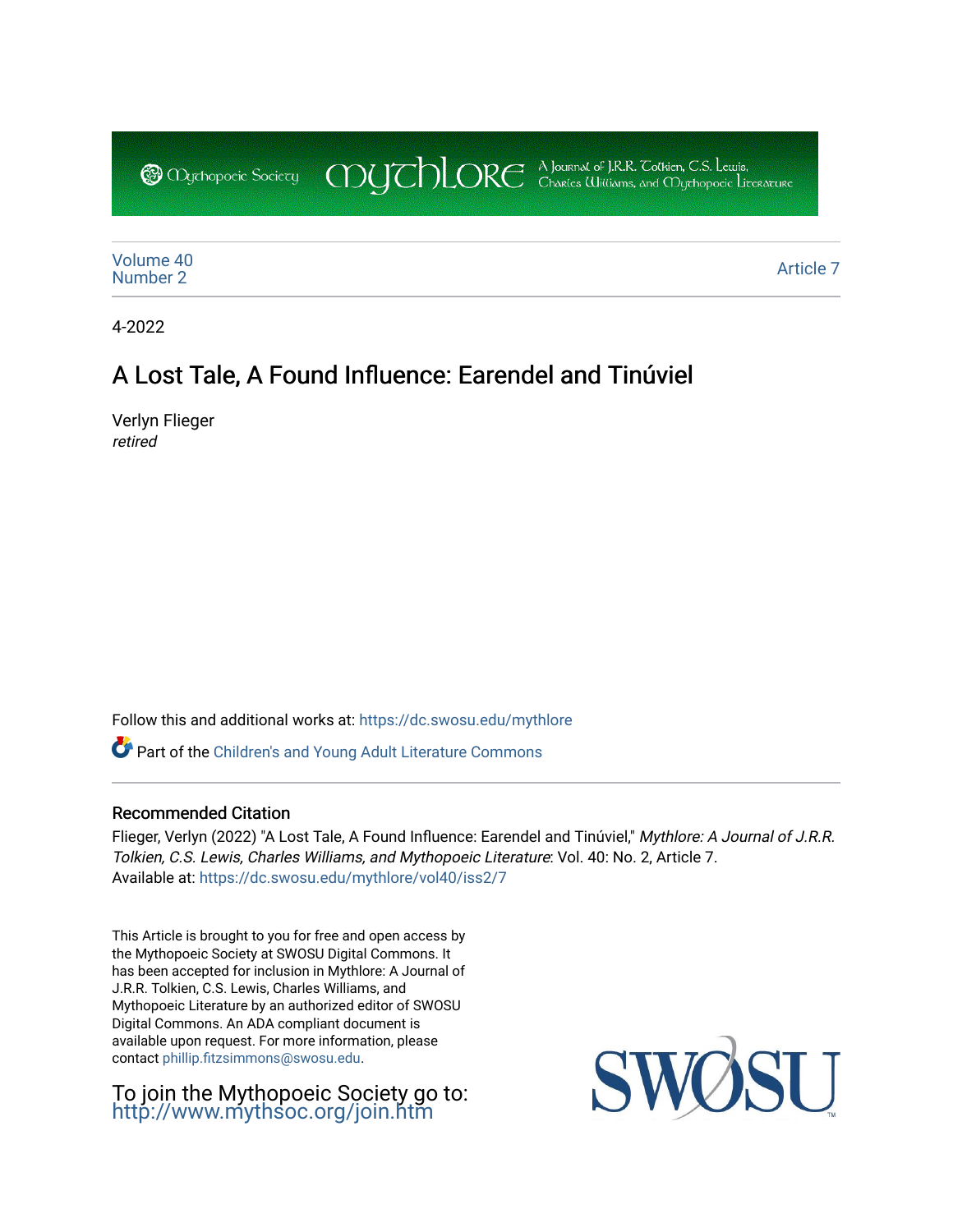# Mythcon 52: The Mythic, the Fantastic, and the Alien

Albuquerque, New Mexico; July 29 - August 1, 2022 <http://www.mythsoc.org/mythcon/mythcon-52.htm>



### **Abstract**

Examines two examples of J.R.R. Tolkien's story-telling art: one an experiment in omission, the other in commission. The Tale of Earendel is established through poems about him, by references to the tale in other tales, by outlines, and by what seem to be consciously contrived omissions where it ought to have been. That there ought to be a Tale of Earendel to go with the other three now seems obvious, yet Christopher commented more than once that it "was never written." Of the many attempts at the Beren and Lúthien story that Tolkien made over the years, "The Tale of Tinúviel" is the only one to be what Tolkien described as "drawn in fullness," that is, having a consecutive beginning, middle, and end. The naïve voice and the direct address of the narrator point to a specific influence on Tolkien that has been hitherto overlooked: the *lais* of Marie de France.

### Additional Keywords

Tolkien, J.R.R. "The Tale of Tinúviel"; Tolkien, J.R.R.—Technique; Marie de France. Lais; Tolkien, J.R.R.—Characters—Lúthien Tinúviel; Tolkien, J.R.R.—Characters—Eärendel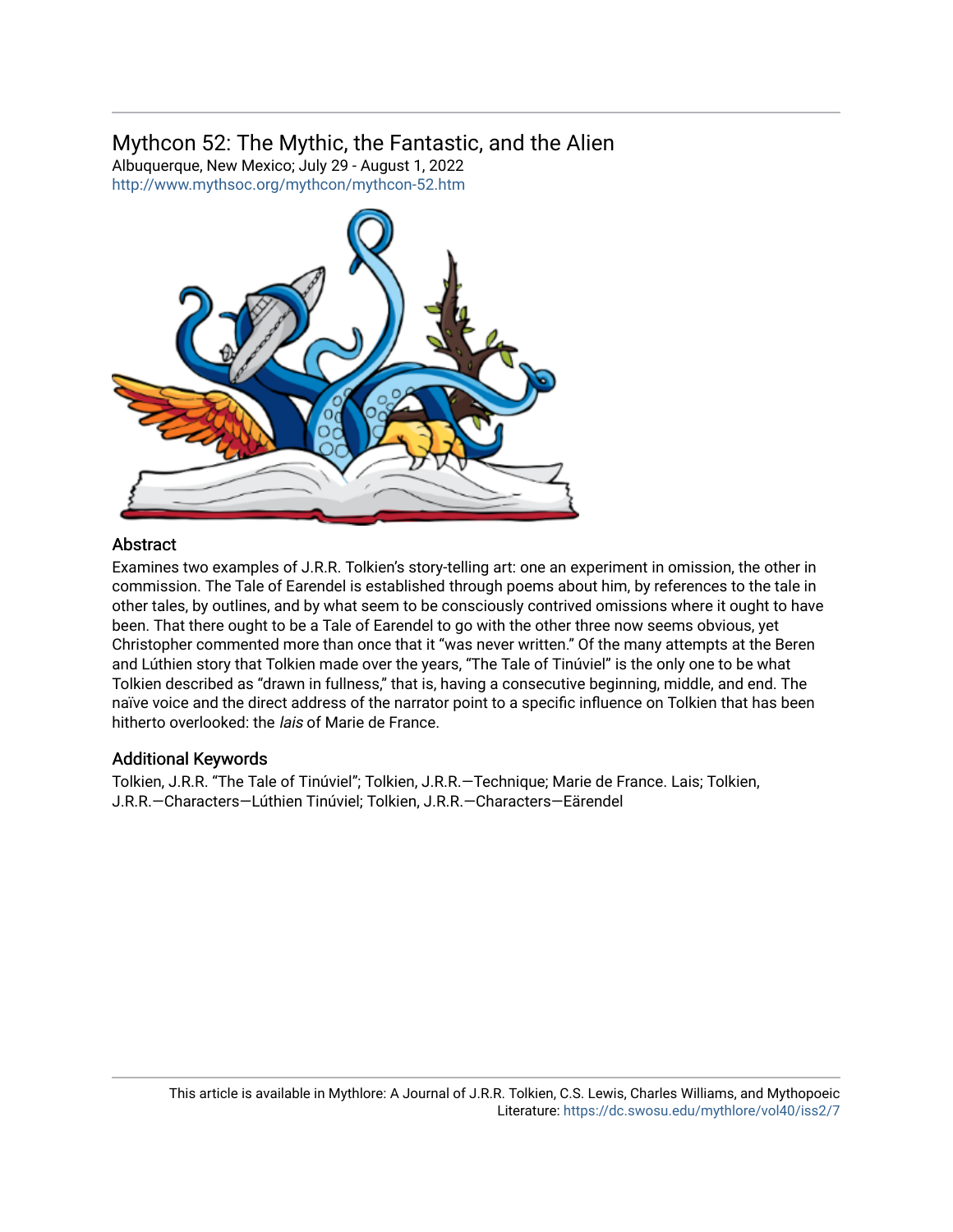

## LOST TALE, A FOUND INFLUENCE: EARENDEL AND TINÚVIEL

VERLYN FLIEGER

IN This essay I propose to  $\mu$ t together two examples of J.R.R. Tolkien's IN This essay I propose TO  $\pi$  ToogeTher two examples of J.R.R. Tolkien's story-telling art. United chiefly by their difference, each is a trial venture into the art of mythmaking: one an experiment in omission, the other in commission. Each offers a different window into the workshop where the artist practiced his craft.

In his 1951 letter to Milton Waldman, J.R.R. Tolkien mourned what in light of his knowledge of other cultures he saw as England's lost pre-Christian mythology. "There was Greek," he wrote, "and Celtic, and Romance, Germanic, Scandinavian, and Finnish […] but nothing English" (*Letters* #131, 144). He went on to describe his ambition to fill in the gap.

[O]nce upon a time [...] I had in mind to make a body of more or less connected legend […] which I could dedicate simply to: to England; to my country. […] I would draw some of the great tales in fullness, and leave many only placed in the scheme, and sketched. The cycles should be linked to a majestic whole […]. (*Letters* #131, 144-145)

A point to remember is that Tolkien was writing with hindsight. The long perspective of "once upon a time" gives the impression of a *fait accompli*, whereas the "more or less connected legend" he referred to was actually in a constant flux of revision, and was still unfinished when he died in 1973. Christopher Tolkien's 1977 *The Silmarillion* was a condensation of this unfinished opus that compressed the arc of the overall narrative into one volume. While this gave the world its first view of the "majestic whole" it nevertheless blurred Tolkien's explicit distinction between tales drawn "in fullness" and tales "only placed […] and sketched" by appearing to give equal weight to all the tales.

Christopher Tolkien's 1983-1996 History of Middle-Earth, with its painstaking unpacking of his father's constantly revised material, did much to undo this impression, and his publication in separate volumes of *The Children of Húrin*, *Beren and Lúthien*, and *The Fall of Gondolin*, presenting from 2007 to 2018 the great tales from earliest to latest, also illustrated what Tolkien meant by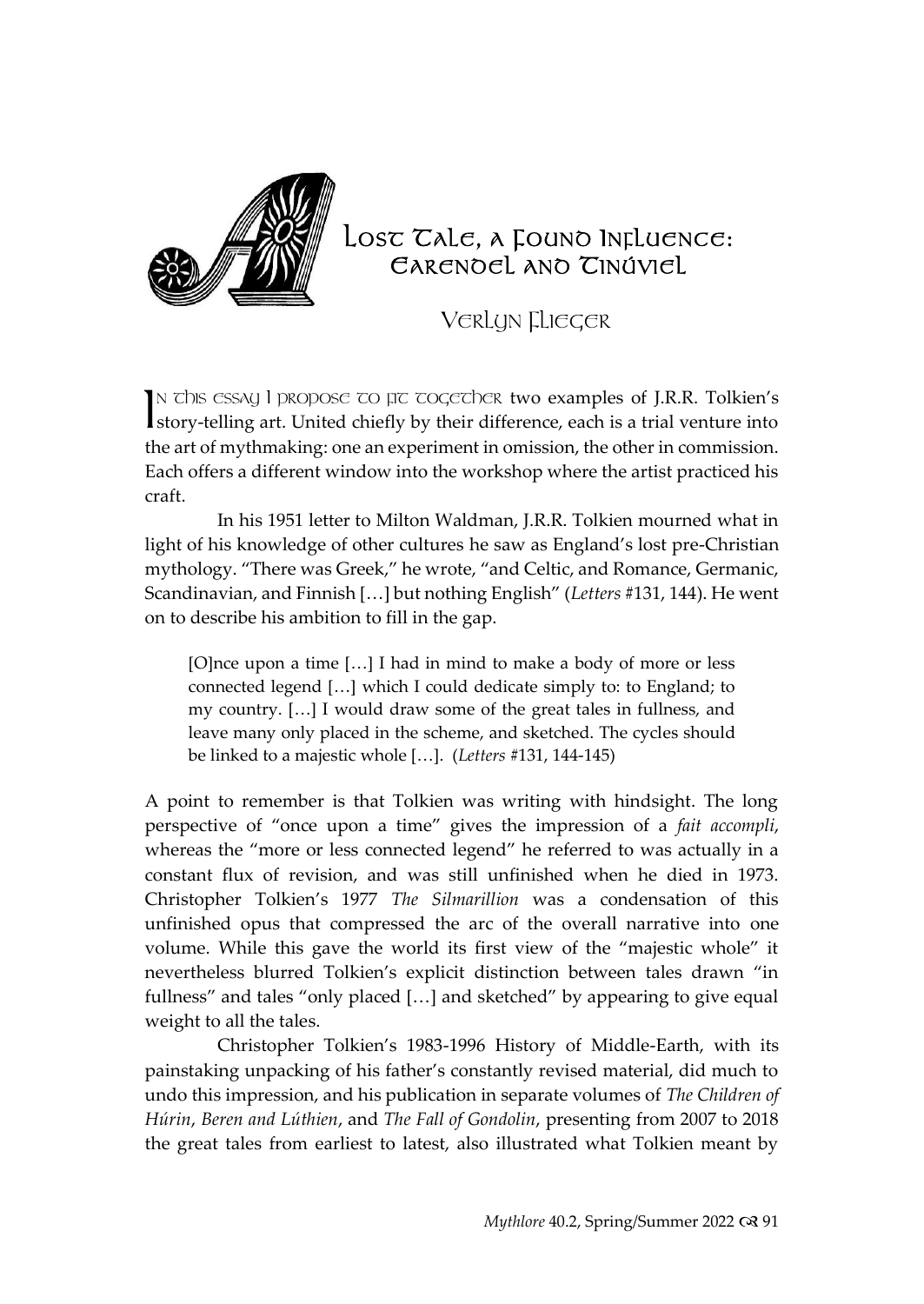"placed" and "sketched." The following discussion will examine an example of each separate treatment, the "only placed" tale of Earendel and the very early and drawn in full "Tale of Tinúviel." I'll start with Earendel.<sup>1</sup>

#### **THE "LOST" TALE OF EARENDEL**

Braided into his work on the great tales Christopher has given us evidence for a tale that cannot be found, the only evidence for which is the empty spaces where it should have been. The Tale of Earendel is established through poems about him, by references to the tale in other tales, by outlines, and by what seem to be consciously contrived omissions where it ought to have been. Just as the excavators of the ship burial at Sutton Hoo were able to infer the presence of the ship by the impression it left in the earth, or those at Pompeii could reconstruct from the hollows in hardened ash the shapes of bodies once entombed therein, so references in other narratives to the Tale of Earendel create the impression of a "great tale" outlined by the tales that surround the empty spot where it ought to have been. It is "placed," but the "place" is empty.

That there ought to be a Tale of Earendel to go with the other three now seems obvious, yet Christopher commented more than once that it "was never written" (*Book of Lost Tales* [*LT*] II 252*; The Fall of Gondolin* [*FG*] 241). Tolkien's description to Waldman of a "majestic whole" containing tales "only placed in the scheme and sketched" suggests a conscious contrivance of loose ends, a mythology with built-in gaps. That concept may have had its beginning even before the tales, when Tolkien first came across Earendel. This was at Exeter College in Oxford back in 1913, where Tolkien encountered *Crist,* a poem by the medieval Anglo-Saxon poet, Cynewulf (*Letters* #297, 385)*.* Two lines in particular stood out to him.

> *Eala Earendel engla beorhtast ofer middangeard monnum sended*. Hail Earendel, brightest of angels above middle-earth sent unto men. (Carpenter 64)

"When I came across that citation," he wrote many years later, "I felt a curious thrill, as if something had stirred in me, half wakened from sleep. There was something very remote and strange and beautiful behind those words, if I could

 $1$  Let me make clear here my rather arbitrary distinction between "tale" in the sense I take Tolkien to be using it—that is with a capital 'T', a "great" tale on a par with those of Beren and Lúthien and The Children of Húrin—and the more generic and general sense of a story told. We have the general outline of the story of Earendel in its various poetic versions from Tolkien's earliest attempt to Bilbo's recitation in the Hall of Fire at Rivendell. We do not have a Tale comparable to the other three.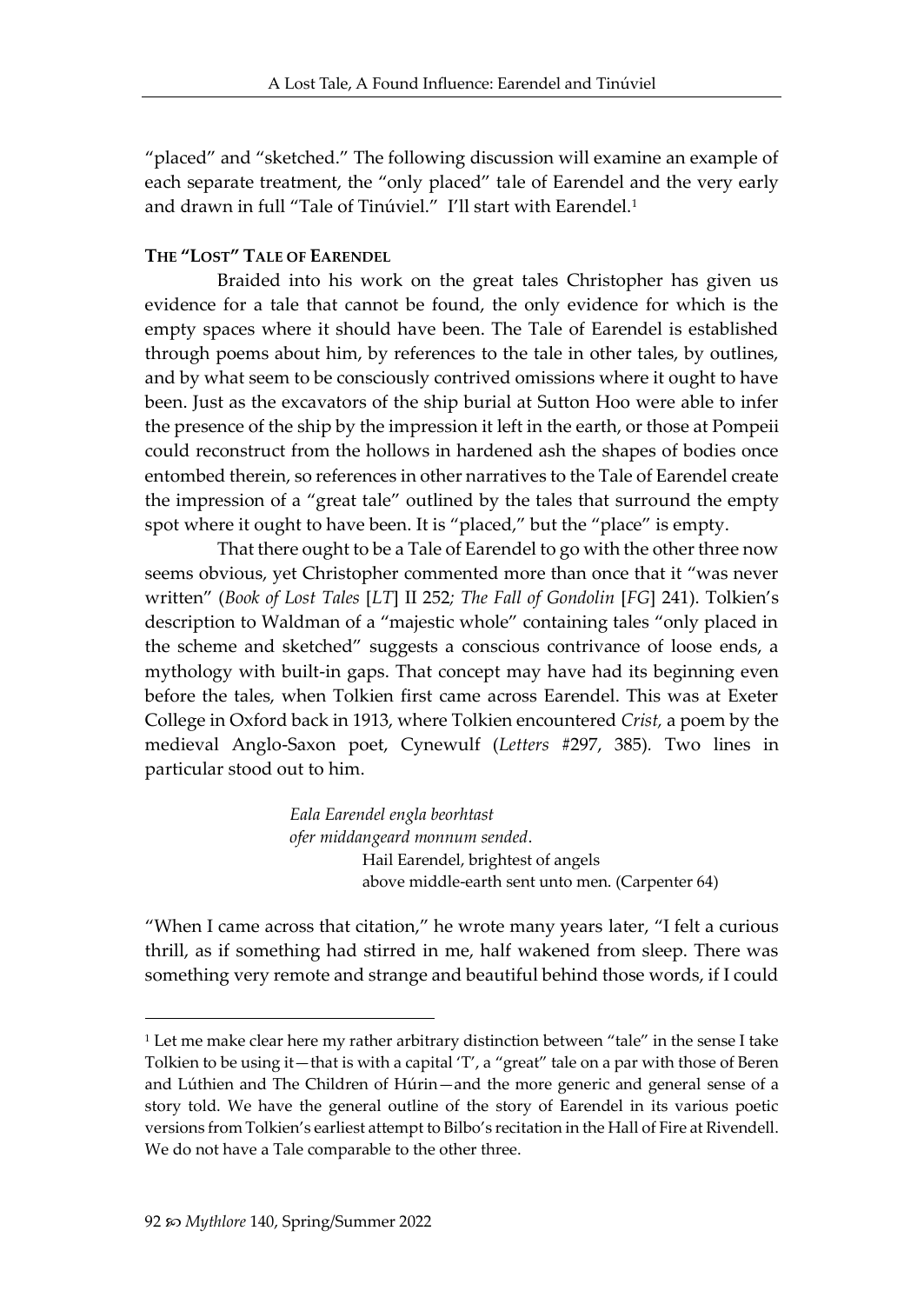grasp it, far beyond ancient English" (*Sauron Defeated* 236). Although he gave this speech to Alwyn Lowdham, his 1944 time-traveler in "The Notion Club Papers," the vividness of the description suggests that Tolkien was drawing on personal experience. The key words are "if I could grasp it," for as we will see, he didn't; at least not right away.

He tried first by writing his own Earendel lines, "The Voyage of Earendel the Evening Star," in 1914.

> Earendel sprang up from the Ocean's cup In the gloom of the mid-world's rim: From the door of Night as a ray of light Leapt over the twilight brim, And launching his bark like a silver spark From the golden-fading sand Down the sunlit breath of Day's fiery Death He sped from Westerland. (Carpenter 71)

The poem has been tagged by Tolkien's biographer Humphrey Carpenter as "the beginning of Tolkien's own mythology" (Carpenter 71), and by John Garth as "the very first beginning of the matter of Middle-earth" (Garth *Exeter* 33). While this seems obvious in hindsight, it was not so apparent in 1914, even to its author. According to Carpenter, when Tolkien showed "the original Earendel lines" to G.B. Smith, Smith asked him what they were about. Tolkien said he didn't know but would "try to find out" (Carpenter 75). From this, Carpenter concluded that Tolkien saw himself as a "discoverer of legend" rather than as an inventor. But here is where confusion begins. It isn't clear whether by "original Earendel lines" Carpenter was referring to Cynewulf's inspirational couplet—"original" in that it got the whole thing going—or Tolkien's own "original" Earendel poem.

The ambiguity complicates both Smith's question and Tolkien's answer. If we don't know which "lines" Smith was asking about, we cannot be sure what Tolkien thought he might "find out." He had already found out from his studies that Earendel's Old Norse name was Aurvandil and his Danish name was Horvendil; that various versions of his story went back to proto-Germanic myth so old it was untraceable; that whatever his name he had a ship called Vingilot in which he voyaged through the skies.<sup>2</sup> Those were answers, but clearly not the one he was hoping to find. Smith's question in all its ambiguity remains: what was it *about*? Tolkien's poem seems to contradict itself. Earendel sprang "up" but sped "down." Where was he going? And how did he get there?

<sup>2</sup> For more on this see Hostetter.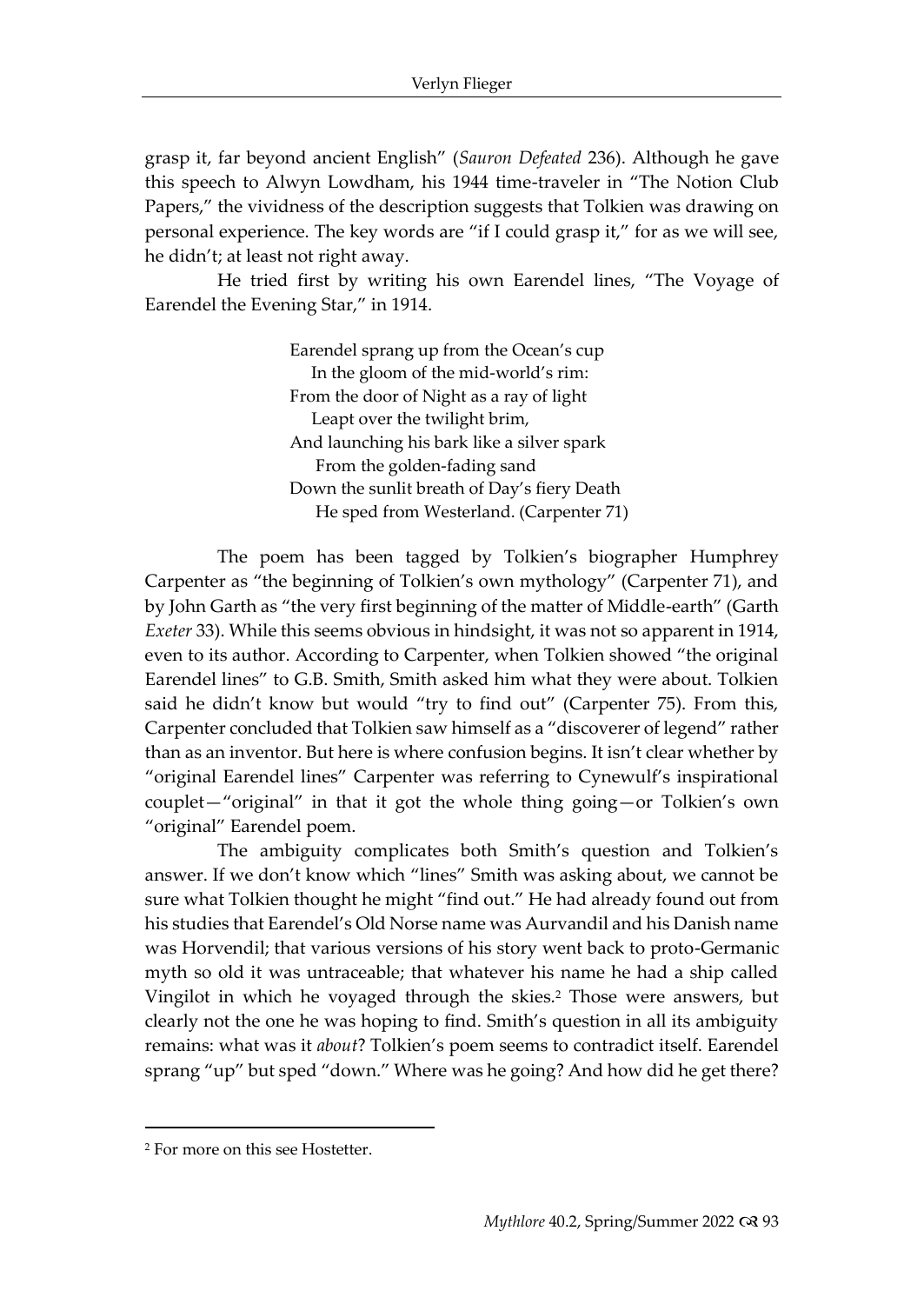Tolkien had still to find out. Thus out of a name and a question a mythology was born.<sup>3</sup>

The poem's first words, "Earendel sprang up," imply that he is rising, but everything else we know about it suggests that he is not rising, but setting. Tolkien was trying to say without saying that as the Evening Star follows the sun into the west to reappear as the Morning Star ahead of the rising sun in the east, so Earendel's voyage carries him below the western horizon<sup>4</sup> beneath the earth to follow the same trajectory. Tolkien wrote later that "the [Anglo-Saxon] uses seem plainly to indicate that it was a star presaging the dawn […]: that is what we now call *Venus*: the morning star as it may be seen shining brilliantly in the dawn, before the actual rising of the Sun" (*Letters* #297, 385). In subsequent versions he tried to clarify this by showing how Earendel "arose where the shadow flows," while "thread[ing] his path o'er the aftermath / Of the splendour of the Sun" (*LT*II 267-68). But this is a complicated image, difficult to convey poetically and without laborious explanation of orbits and retrograde movement. Furthermore, celestial mechanics aside, what is the point? What is the reason for this perpetual, repetitive journey? Nothing in the names or the literature behind them answered Smith's question, but Tolkien "found" his own answer in "The Shores of Faery," a poem he wrote in 1915 wherein Earendel goes "West of the Moon, East of the Sun / […] Beyond Taníquetil / In Valinor" where are "the shores of Faery / [...] the Haven of the Star" (Carpenter 76-77).

This is some help, but not much. At least there are place-names to tie the action to, though the reason for the journey is still obscure. One could well ask whether Tolkien's entire legendarium might have grown out of his desire to 'find out" about Earendel. As readers now know, Tolkien's Earendel—aka Eärendil and other variant spellings—was within the legendarium the halfelven son of a human, Tuor of the House of Beor, and an Elf, Idril, daughter of Turgon, Lord of Gondolin. Tolkien made Earendel thematically important to the story by placing him in Gondolin so that he could escape when the city fell, meet

<sup>3</sup> In an interesting circularity the myth that came from this star-name has given rise to another star-name that came from the myth. A star recently discovered at the edge of the known universe has been named Earendel by its Tolkien-knowledgeable discoverers (Gohd).

<sup>4</sup> One of the earliest known (or at least earliest-published) maps of the earth, titled *I Vene Kemen*, "The Shape of the Earth" or "The Vessel of the Earth" is reproduced in *The Book of Lost Tales* I, p. 84. According to Christopher it is "closely associated with the cosmology of the *Lost Tales*." It is Tolkien's drawing of the earth as a ship, and represents a (more or less) flat plane floating on water. The much later bending of the earth in Tolkien's Númenorean cataclysm assumes that it was originally flat, in which case the quickest way for Earendel to get from West to East would be like the bottom tread of an escalator loop: to double under and reverse his path to come out again at the top.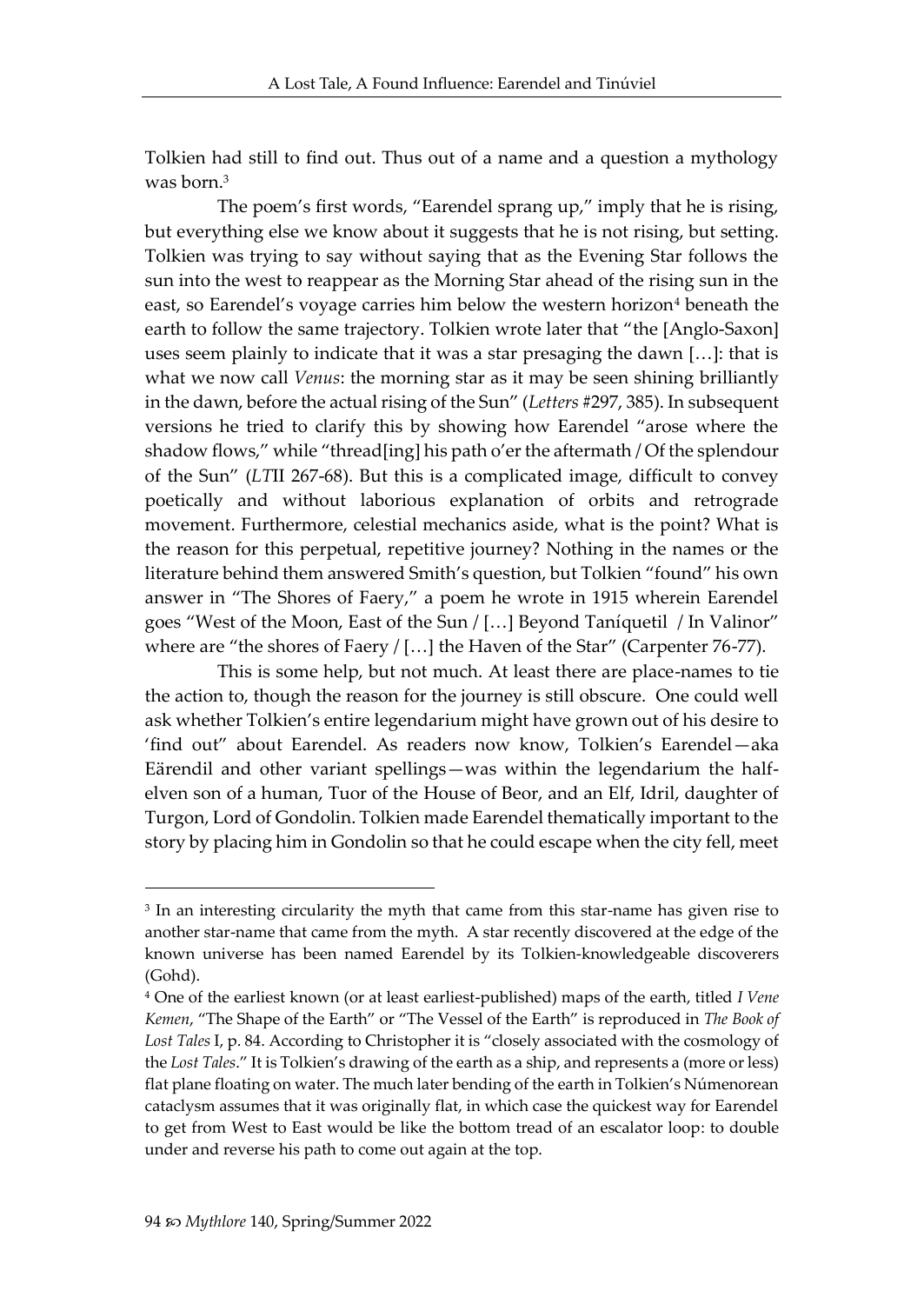Elwing, receive from her the one remaining Silmaril (the other two being buried in earth and sea), and become its bearer in an endless journey across the skies as a sign of hope to Men.

None of the foregoing was widely known in the days when only *The Lord of the Rings* had been published. Eärendil was a name linked to the starlight Galadriel caught in her Mirror. It was associated with the Silmaril in the story Sam Gamgee suddenly realizes he is part of, sitting on the stairs of Cirith Ungol. Aragorn's prose retelling on Weathertop of the tale of Tinúviel alluded to "Eärendel […] that sailed his ship out of the mists of the world […] with the Silmaril upon his brow" (I.11.194) as did Bilbo's poem at Rivendell (II.1.233-236). The few entries under Eärendil in the original index in the third volume informed but did not explain. Not till the 1977 *Silmarillion* was hard information about Earendel available, after which he seemed to pop up everywhere: in *Unfinished Tales* and *The Book of Lost Tales* II*,* and *The Shaping of Middle-earth* and *Lays of Beleriand* and *The Lost Road*. Like Woody Allen's Zelig, he appears in other characters' stories, but never in his own.

It is at this point that Christopher's comment that the tale "was never written"—most notably in *The Book of Lost Tales* II (*LT*II 252*; FG* 241)—invites attention and provokes speculation. Was the fact that the tale was never written the result of inadvertent omission, a sad accident of external circumstances procrastination, insufficient time, the press of other obligations? Or was it intentional—a planned disruption, a built-in lacuna? A case can be made for the latter. We have Tolkien's own statement that he intended some tales to be "only placed in the scheme and sketched." It would not be difficult to see the Tale of Earendel as one such, a tale whose place in the scheme is everywhere sketched but nowhere "drawn in fulness." Examples of such schematic placement are not hard to find. Christopher references a "Tale of Earendel" in his "Prologue" to *The Fall of Gondolin*, citing the original title, *Tuor and the Exiles of Gondolin* as followed by the words: "which bringeth in the Great Tale of Eärendel" (*FG* 23). After which no tale is brought in. The same bait-and-switch is recorded in *Beren and Lúthien*, where Christopher repeats what amounts to a soundbite from *The Book of Lost Tales* II: "And thus did all the fates of the fairies weave then to one strand, and that strand is the great tale of Eärendel, and to that tale's true beginning are we now come" (*B&L* 246). And the *Lost Tales* version: "Then said Ailos: 'And methinks that is tale enow for this time of telling" (*LT*II 242). Once again expectations are raised only to be disappointed, as after writing what amounts to a trumpet fanfare, Tolkien inserts an interruption, making sure that the great tale of Earendel is once again prevented from being told.

These are not the only such instances. Christopher also cites "highly condensed and often contradictory outlines" of such a tale (*LT*II 252). For example what he calls Scheme B refers to "a mighty tale, and seven times shall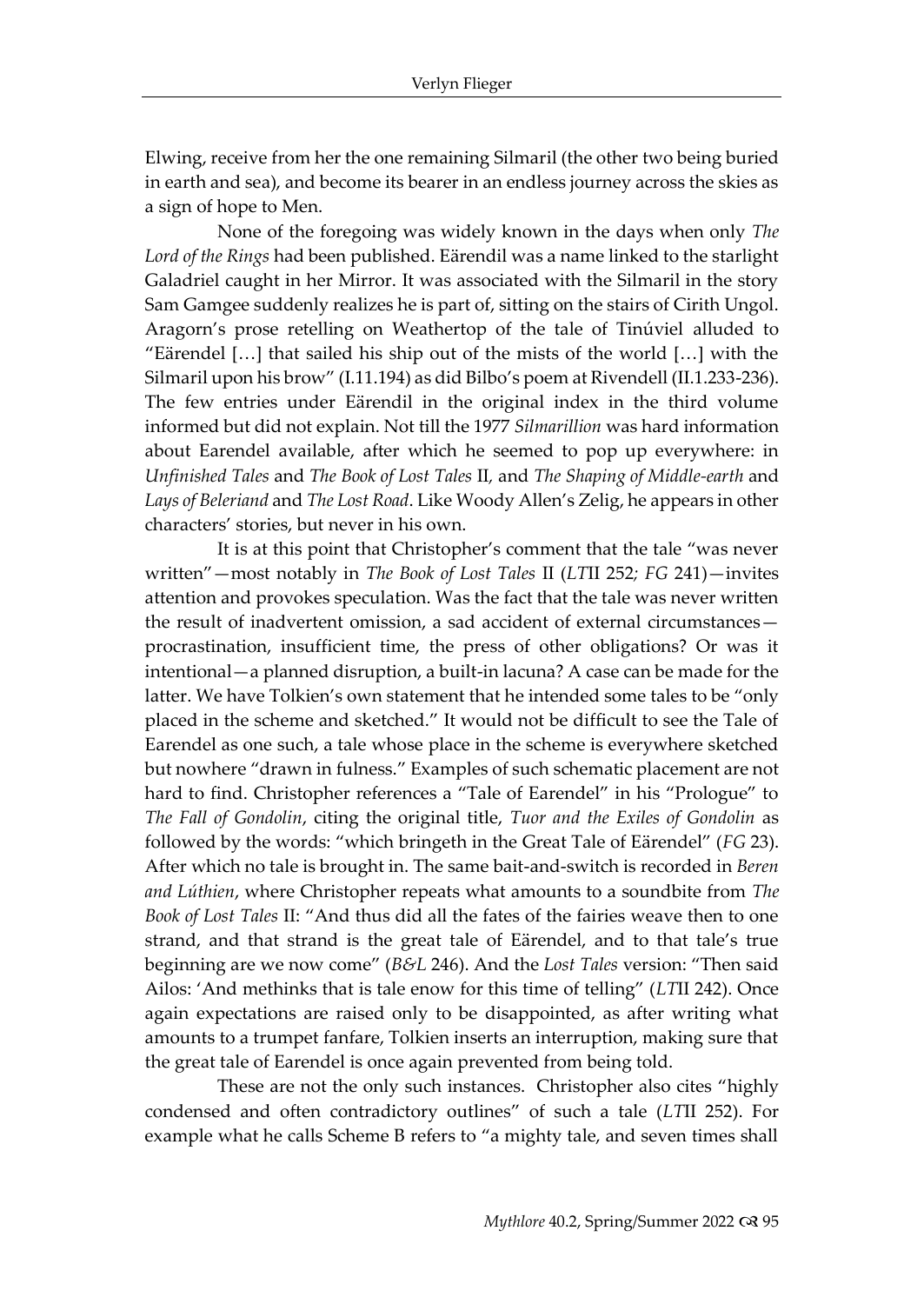folk fare to the Tale-fire ere it be rightly told" (*LT*II 252). This "mighty" tale was to open with the *Tale of the Nauglafring*, with Earendel making his entrance in the second part of the outline and continuing in the following numbered segments corresponding to the projected seven visits to the Tale-fire. Christopher comments that if "the six parts following [the *Nauglafring*] were each to be of comparable length, the whole *Tale of Eärendel* would have been somewhere near half the length of all the tales that were in fact written." Nevertheless, he concludes that his father "never afterward returned to [the tale] on any ample scale" (253). The result of this hide-and-seek is an absent presence, never written but *written about* in the other great tales. Which is in itself is a circumstance worth noting: Earendel is there but not there. Now you see him, now you don't. He is the ghost in the photograph.

Tolkien's description of his stratagem (if such it is) has parallels in realworld myth. There is the great lacuna in the Poetic Edda, the four leaves torn out of the middle of the Codex Regius, creating a hole in the story of Sigurd that must be sketched in from the Völsunga Saga. Tolkien himself had a stab at filling in the gap, as Tom Shippey puts it, in his "New Lay of the Volsungs" published by Christopher as part of *The Legend of Sigurd and Gudrun*. Another parallel is "the lost *Tale of Wade,*" cited by John Garth and R.W Chambers as one of the many fragments of "old Teutonic epic" that haunts Germanic studies (Garth, *Great War* 86-7, 229). The Tale of Wade *per se* does not exist. It is inferred from Wade's appearances in other peoples' stories. Garth suggests an association between the "lost" tale of Wade and Tolkien's early title for his legendarium "The Book of Lost Tales." "Wade, like Éarendel," says Garth, "crops up all over Germanic legend" (86). Wade crops up in Tolkienian legend as well, and may in fact have given Tolkien the model for his "lost" tale of Earendel.

The *Lays of Beleriand* devotes Section II to "Poems Early Abandoned." The second of these Christopher calls *Fragment of an alliterative Lay of Eärendel* though it has no title and Earendel nowhere appears. He dates it to Tolkien's time at Leeds, 1920-25. The opening lines cover the fall of Gondolin, the escape from the city, and the exiles' wandering. The name Earendel is nowhere found, but at the end of the text is written "several times in different scripts 'Earendel', Earendel son of Fengel', 'Earendel Fengelsson'," leading to Christopher's conclusion that the poem was intended to be "a Lay of Eärendel" (*LB* 141). Christopher calls particular attention to line 7, "But Wade of the Helsings wearyhearted," to which is added in the margin "*Tûr* [Tuor] *the earthborn was tried in battle.*" He cites Chambers's note on Wade (or Wada) that he "had no story of his own" (144) and notes the resemblance between Wade's boat Guingelot and Earendel's boat Wingelot. To this should be added Christopher's further comment in *The Peoples of Middle-Earth,* that the name Wingalótë [sic] "is connected with the name *Elwing,"* the element *wing* being adopted from her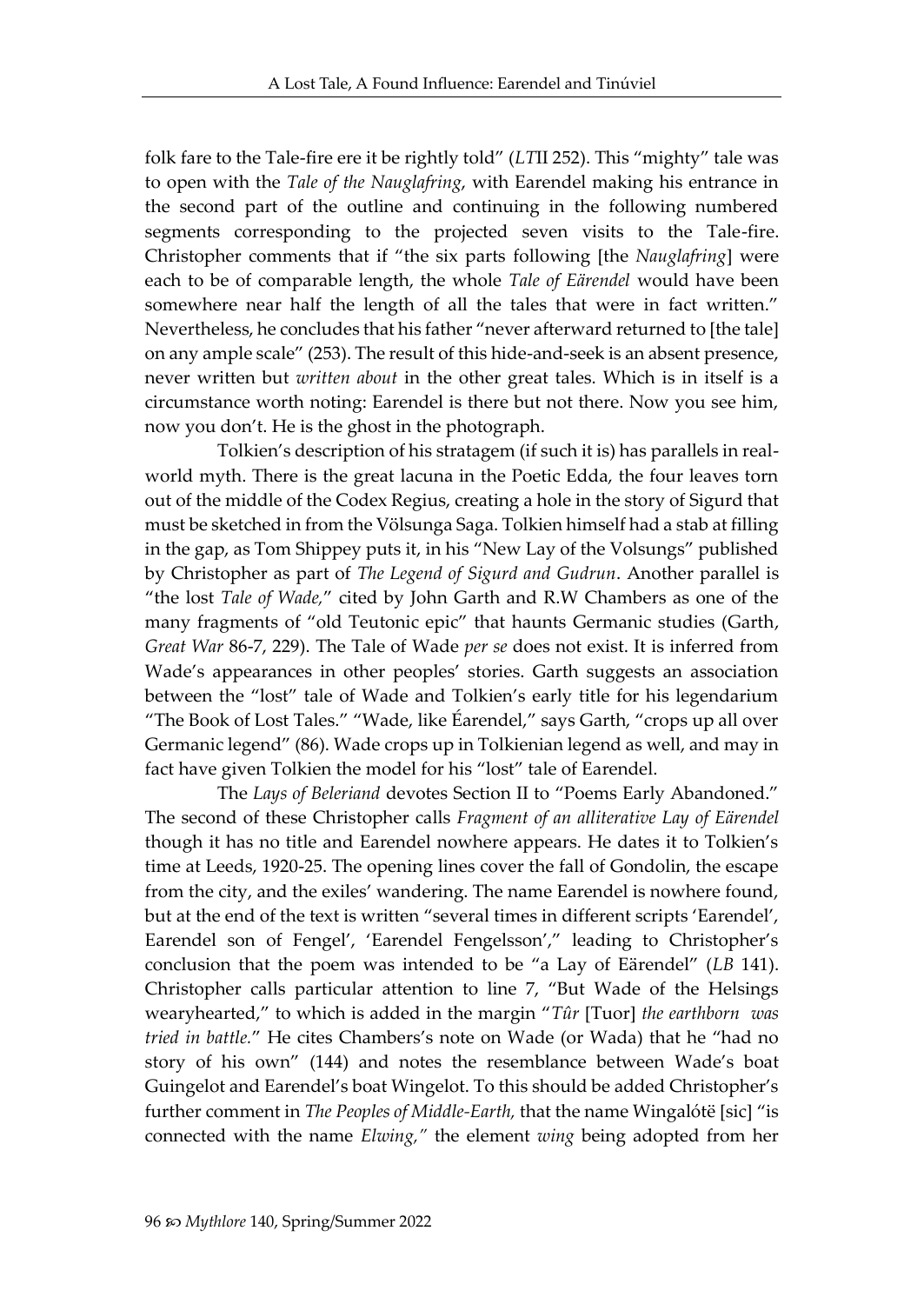name (371). Christopher's further comments are worth noting: that the association between Wade and Tuor was "not casual" (*LB* 143), his deliberate understatement used to emphasize the point. In the suspicious resemblance of the boat-names, "coincidence" he declares, "is ruled out" (*LB* 144). These negations seem to be addressing a question that has not been asked. I will ask it.

Could Tolkien have intended—even in the early stages of his work on the legendarium—to build into it instances of apparent loss to attrition and the ravages of time? It would fit his own description of the mythology he envisioned. Could the never-achieved but often alluded-to Tale of Earendel be a Middle-earth version of the lost tale of Wade? Even to the point of explicit association of the one with the other? If the association was not "casual," then it was deliberate. If coincidence is ruled out, what is left must be intention. Other evidence supports this view. *Parma Eldalamberon* XV, a journal devoted to Tolkien's invented languages, has a section titled "Early Runic Documents" which shows on page 97 the following equivalence: "Wade = Earendel."<sup>5</sup> The algebraic economy of this equation leaves no room for doubt.

In this regard it is well to remember that Tolkien's ambition was to fill in gaps in English mythology. One way of doing this would be to find ways of attaching his invented mythos to what was left of the English one. In an early draft of The Lost Tales he inserted Heorrenda, the poet mentioned in the Anglo-Saxon "Deor's Lament," into his mythos as the son of Eriol and the compiler of the Golden Book of Tavrobel *(LT*II 290-94). Connecting the fictive Tale of Earendel to the historically attested tale of Wade itself—if something nonexistent can have a self—is another example. The popular saying applies: evidence of absence is not absence of evidence; indeed in this case it may in fact be the best testimony in favor. The Tale of Earendel is the missing tile in the mosaic, the gap in the pattern outlined by the stories that surround it. It is the story we are always trying to find but never do. Tolkien's association of Earendel with Wade has the effect of making the two figures into one, and the two "lost" tales into variants of one another, thus combining the "fragments" one real and Germanic, the other imaginary and Tolkienian—into one single mythology for England.

Another factor can be brought into play here of a decidedly unscholarly kind. That is Tolkien's known propensity for putting one over on unsuspecting victims. His biographer Humphrey Carpenter was the first but certainly not the last to repeat the story of Tolkien handing to "inattentive shopkeepers his false teeth amongst a handful of change" (130). This is not to say that Tolkien confused his false teeth with coin of the realm, but that he delighted in practical jokes of a fairly simple kind, and particularly in the impact

<sup>5</sup> I am indebted to Andrew Higgins for pointing this out to me.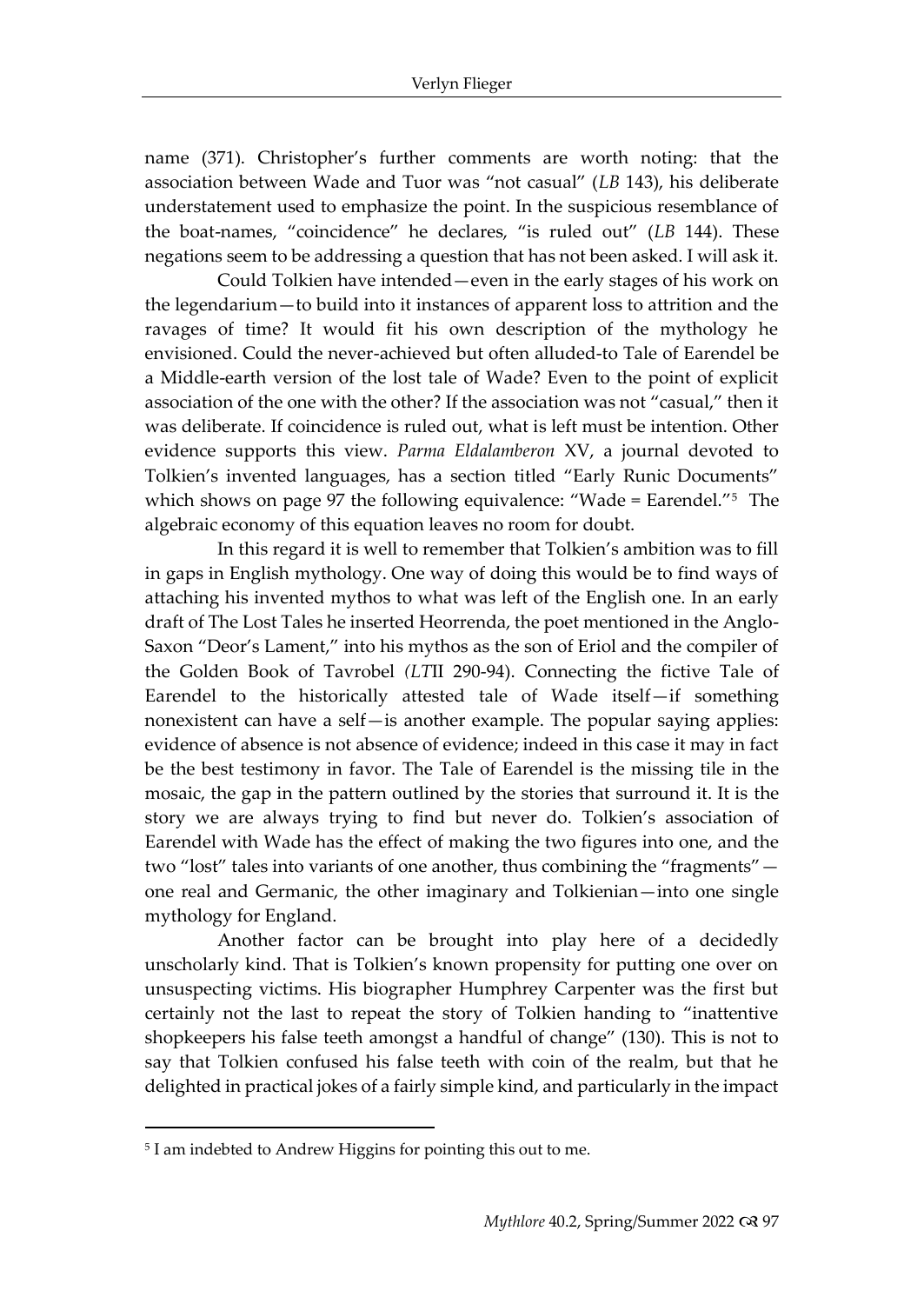of surprise, the effect of the unexpected in bringing people up short. His biographers agree with his own assessment of himself—that he had "a very simple sense of humor," one which, he ruefully confessed, "even my appreciative critics find tiresome" (Carpenter 130). Examples include his dressing up as a polar bear in a sheepskin and whiteface to attend what was not a costume party, or his response to an undergraduate question about the reality of dragons—pulling out of his pocket "a small green shoe, thin and pointed in the toe, made of a leathery substance that felt like reptile skin, and declared it [...] to be a leprechaun's shoe" (Zaleski and Zaleski 370, Scull & Hammond *Chronology* 227n845).

If such behavior seems an awkward match with the grandfatherly, pipe-puffing professor of his late photographs, all the more we should pay attention. These episodes were not anomalies but the reverse of the medal, the puckish side of a strait-laced character type. There seems to have been an element of the Trickster mixed in with the archetypal Wise Old Man, an element that would be in harmony with the elaborate stratagems by which he could convince readers of the existence of a tale that never was, identified repeatedly through its absence.

Without explicit documentation, the question of whether Tolkien intentionally made the Tale of Earendel into Middle-earth's lost tale of Wade, or just allowed it to become that through inanition, must remain a question, one we are beholden to Christopher for raising if not answering. It is an unprovable, purely hypothetical conjecture but one that I submit is at least worthy of consideration. Nevertheless—and this is important for what it says about the process of myth-making—at the end of the day hypothesis is finally of less importance than fact, and the fact is that the hypothesis has now become the fact, defining what the Tale of Earendel actually is and will be forevermore. That is to say, an Untold Tale. And for that too we are beholden to Christopher.

#### **THE TALE OF TINÚVIEL**

So much for tales, told or untold. But what of the tellers? The Book of Lost Tales, Tolkien's earliest foray into feigned mythology, began with an imagined history "as told to" the mariner Eriol/Ælfwine, who hears the stories in a place variously called the Hall of Play or the Hall of Fire on the island of Tol Eresseä. The storytelling was envisioned as an informal but more or less regular gathering not unlike the Gaelic *ceilidh,* but used by Tolkien as the starting-place for the unfolding of the vast pre-English mythology he was bent on dedicating "to England." For this he made a point of including a variety of storytellers and transmitters—from ancient authorities like Pengolo∂ to poets like Dírhavel to collectors like Bilbo to scribes like Findegil to translators like Aragorn. The narrative voices, forms, and styles vary from story to story, and the character of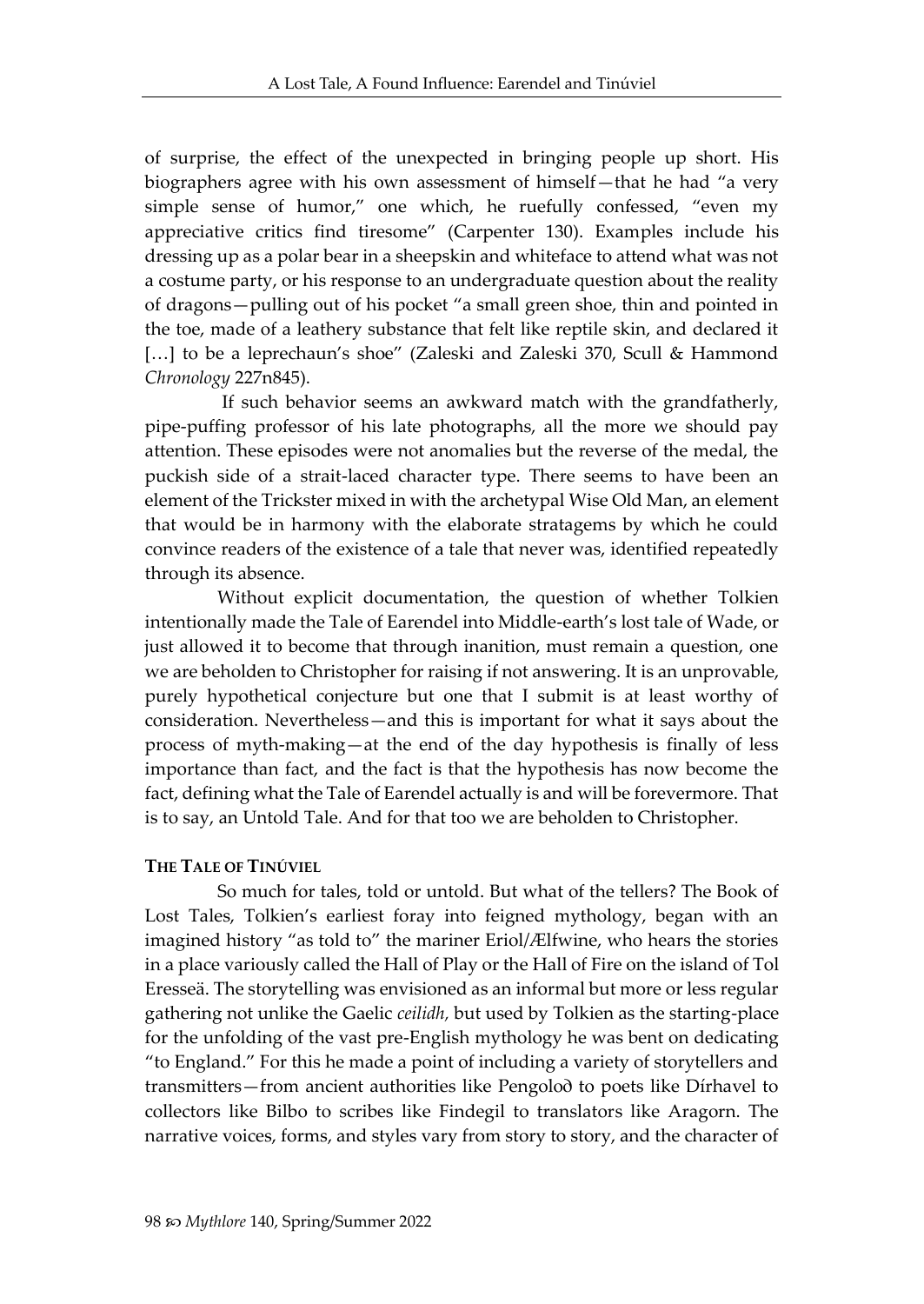the teller affects the tone of the content. At the height of his powers he could change and/or interpolate distinct and distinguishable narrative voicesranging from the intrusive, slightly patronizing narrator of *The Hobbit* to the omniscient narrator of *The Lord of the Rings* to the many interior storytellers within that tale—so seamlessly that the reader is largely unaware of the shift. Merry and Pippin narrate the Entmoot and the Battle of Isengard. Gandalf narrates his fight with the Balrog and the Battle of the Peak. At the Council of Elrond it takes Aragorn, Legolas, and Gandalf combined to sequentially narrate the story of Gollum's capture, imprisonment, and subsequent escape.

Of the many attempts at the Beren and Lúthien story that Tolkien made over the years, "The Tale of Tinúviel" is the only one to be what Tolkien described to Milton Waldman as "drawn in fullness," that is, having a consecutive beginning, middle, and end. This arc of completion is just the beginning of the several ways in which it differs from other, more fragmentary versions of the Tale, the other ways being tone, style, and diction. The earliest manuscript, dated by Christopher to 1917, is in ink written over an erased pencil original. Christopher suggests that the ink "*rewriting* [emphasis in original] was considerably later" (*LT*I 203) and was "one of the latest elements in the composition of the *Lost Tales"* (204*)*. The exact date of the ink version is not known, but the words "considerably later" allow some leeway. In addition to voice and tone, the ink manuscript has marked differences from the considerably later and more familiar *Silmarillion* version. Here *Tinúviel* is not an epithet with secondary meaning, but the proper name of the protagonist, while the better-known name *Lúthien* nowhere appears. Here Tinúviel's father is not called Thingol but Tinwelint, and her mother's name is not Melian but Gwendeling. More important, in this version Beren is not a mortal man but a Gnome, a fairy.<sup>6</sup> He thus does not conform to Tolkien's later definition of fairystories as not about fairies but about the a*ventures* of men in *Faërie*. The word *aventure* does not so much denote "adventure" (though that meaning is contained within it) as "chance," "happening," "the unexpected." Since he already inhabits *Faërie,* Beren's a*venture*, then, must be something more than Faërie itself, and indeed it is. It is the unexpected sight of Lúthien dancing. As it should in a fairy tale, this casts a spell, love at first sight, described as a "strange thing" that "befell" (*B&L* 41). In a word, an *aventure.*

This diction is typical of what Christopher calls this version's "archaisms of word and construction" as well as its "undertone of sardonic

 $6$  Tolkien recognized the anomaly, and when he changed narrators to the unnamed bard of the rhymed "Lay of Leithian," he also changed Beren's lineage from Elf to human, recasting him as a Man the better to conform to his model. But see *LT*II 139, where Christopher cites a marginal note on a rejected passage in *Turambar and the Fóalokë*  suggesting that Beren was even earlier a Man.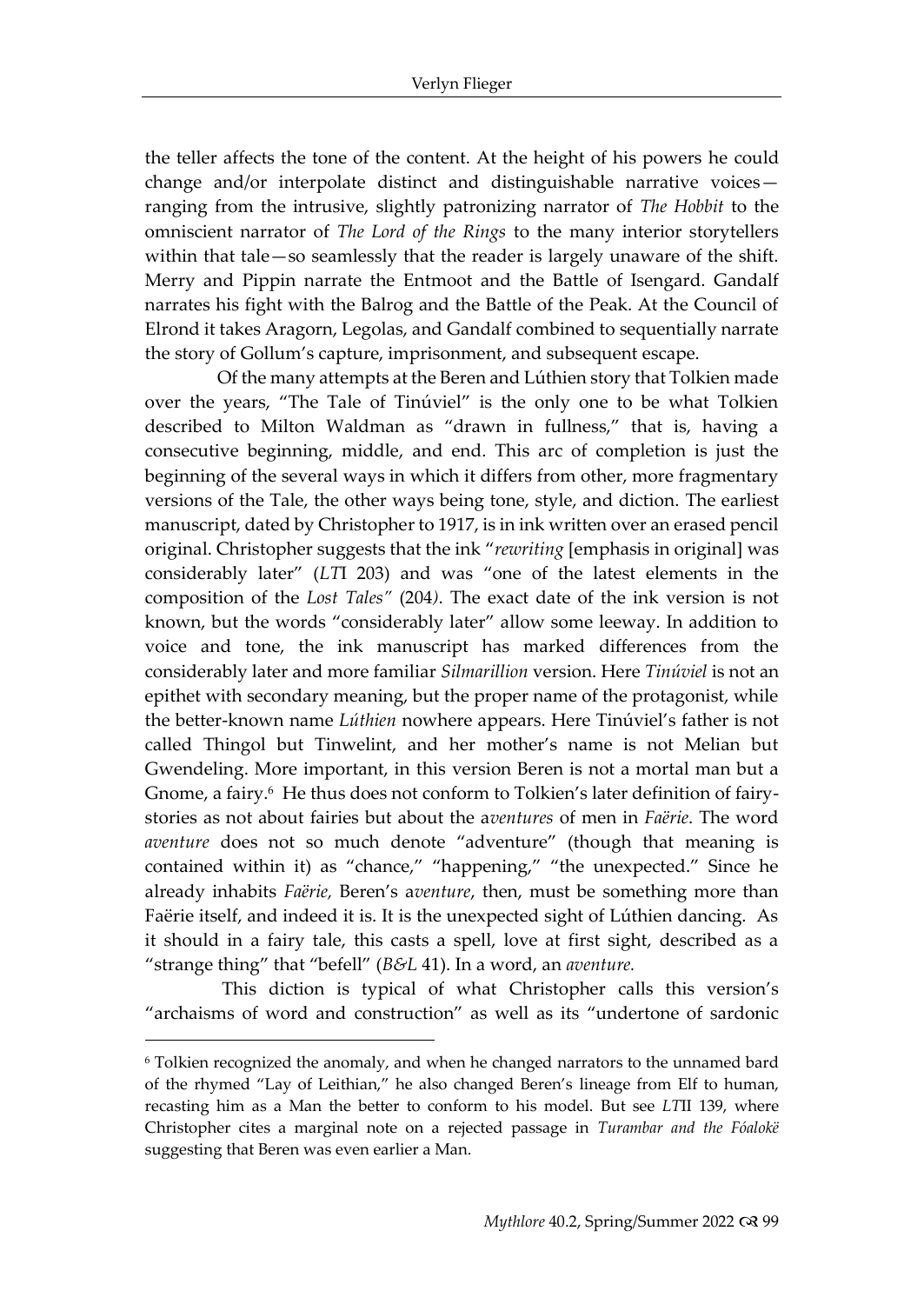humor" and the "extremely individual style" that he finds to be "at times deeply 'elvish-mysterious'" (*B&L* 31). In *The Book of Lost Tales* II he observed that the tone of "The Tale of Tinúviel was "altogether lighter and less grave" than the later versions from which it differs (*LT*II 53). Narrative voice is always of importance in Tolkien's work, from the playful, albeit slightly condescending narrator of *The Hobbit* to the scholarly editorial voice of the Prologue to *The Lord of the* Rings to the bardic voice that narrates the Battle of the Pelennor Field. So it is important to note that the narrator of "The Tale of Tinúviel" is not only a rare female among Tolkien's narrators, but a rare child as well, one Vëannë, who sits on Eriol's knee (*LT*II 4), and whose diction and manner of speech manifest the unpolished candor of the very young. Veannë's audience also is largely children, and the ages of both narrator and audience are what lead to the shift of tone and style that Christopher has noted.

The naïve voice and the direct address point to a specific influence on Tolkien that as far as I can tell has been hitherto overlooked. This is Marie de France, a 12<sup>th</sup>-century noblewoman and court poet whose *lais*,<sup>7</sup> drawn from Breton folklore, were notable for their direct address, their sly humor, and their feminine voice. Marie is an unlikely inspiration for the *Beowulf*-loving, Eddicimitative Tolkien we are more familiar with, and it is unknown exactly when Tolkien might have first encountered her work. An English translation of her *lais* in prose was published by J.M. Dent in 1911<sup>8</sup> and while it was the sort of book that would have attracted Tolkien's interest at the time, there no direct evidence that he read this edition. There is, however, later evidence of an edition he did read, Karl Warnke's *Lais der Marie de France* published in 1900, in French with notes in German by Reinhold Kohler. We may speculate that acquaintance with the Dent translation might have encouraged Tolkien to look for the original. It was listed in the *Catalogue of Books From Tolkien's Library* issued by the English Faculty Library in Oxford, and also in Oronzo Cilli's recent *Tolkien's Library: An Annotated Checklist*. <sup>9</sup> Both the *Catalogue* and Cilli's *Library* describe the Warnke edition as "autographed [by Tolkien] and dated 'Sept. 1920' at first in pencil, later inked in, on the front flyleaf" (*Catalogue* vc 56; Cilli #1515, 183). The 1920 date is worth noticing, for it is within the range of what Christopher calls the "considerably later [than 1917]" ink manuscript of "The Tale of Tinúviel" (referred to above). Further evidence that Tolkien was familiar with Marie appears among his notes for a lecture on Old Norse poetry, where he

<sup>7</sup> Tolkien himself wrote a *lai* retold from Breton folklore and using its motifs, *The Lay of Aotrou & Itroun*, but its relentless emphasis on evil and transgressive behavior shows it to be a long way from Marie's light-hearted comedies

<sup>8</sup> I am indebted to John Garth for this information.

<sup>9</sup> *Catalogue* vc 168-169*; Cilli* # 1246 and 1247*).* Cilli's book relies heavily on the *Catalogue*, but is easier to access, since the *Catalogue* is currently out of print.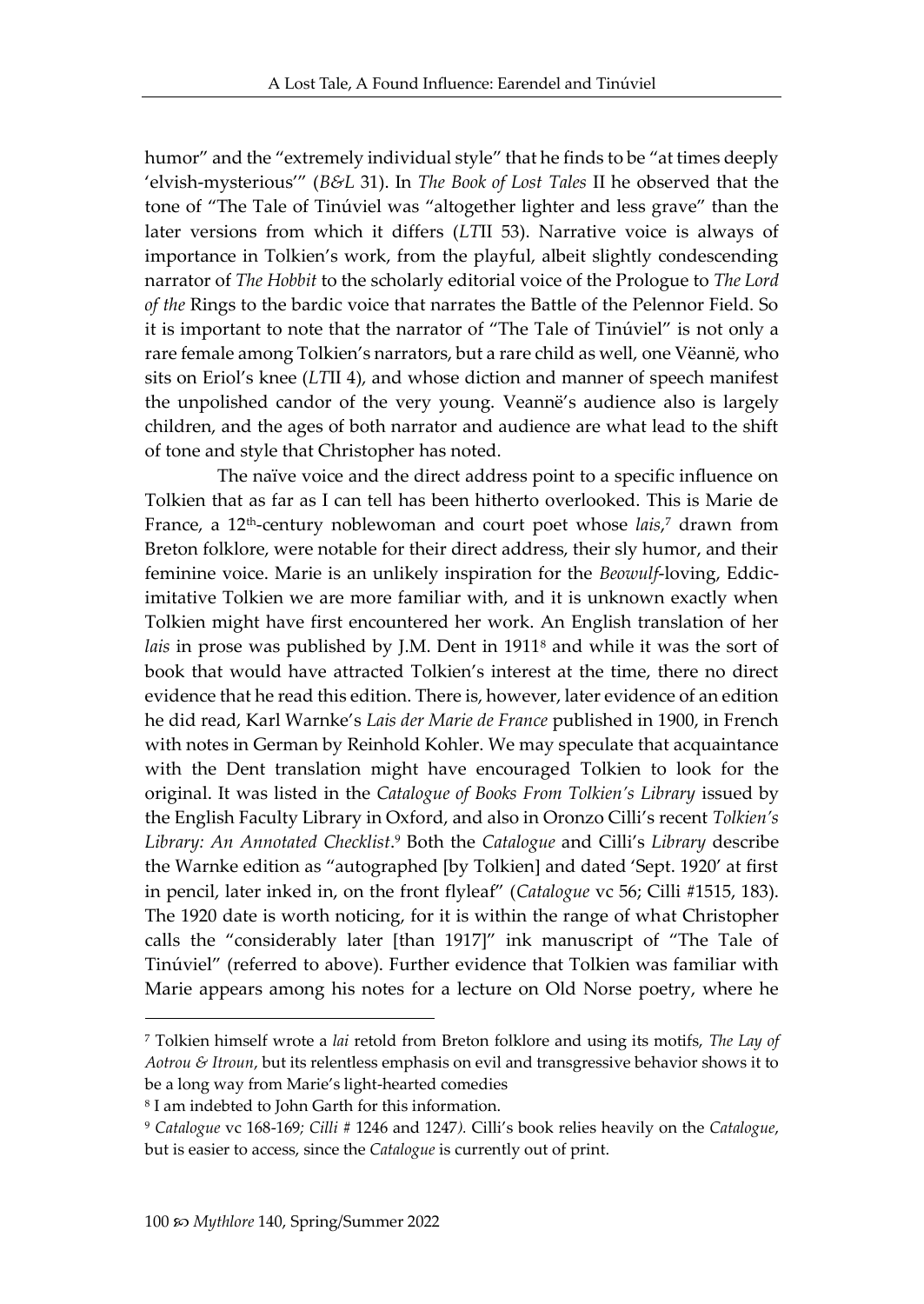wrote, "the gods and heroes go down into their Ragnarök, vanquished, not by the World-girdling serpent or Fenris-wolf […] but by Marie de France […] and the small change of French courtesy" (*Sigurd & Gudrún* 26). It is precisely that "small change" with which Tolkien is so concerned in "The Tale of Tinúviel."

Marie is credited with twelve *lais*: *Guigemar*, *Equitan*, *Le Fresne*, *Bisclavret*, *Lanval*, *Les Deus Amanz*, *Yonec*, *Laüstic*, *Milun*, *Chaitivel*, *Chevrefoil*, and *Eliduc*. They are short, several under 300 lines and only one over 1000. The form is rhymed octosyllabic couplets.<sup>10</sup> Marie's plots often feature a symbolic object or item around which the action revolves. Her plots revolve around thwarted lovers, mistaken identity, disguise, animal characters, and shape-changing. One of her characters, Bisclavret, turns into a werewolf, a possible forerunner of Beren's werewolf disguise in a later version of Beren and Lúthien. Her direct address is written to be read as if spoken aloud, a textual replication of oral tradition. She is also, in a Tolkienian context, what Paul Thomas describes as an "intrusive" narrator (162), not quite with the patronizing tone of the narrator of *The Hobbit*, but as a participant in an immediate oral situation nonetheless:

*mes tant vos di*, "I'll tell you this much, "(*Guigemar* l. 178), *Cest afaire les ore ester,* "But that's enough of this for now" (*Bisclavret* l. 14), *Oëz aprés cument avint*, "Now listen to what happened next" (*Bisclavret* l. 185), *Ceo m'est a vis, meïsmes* "it seems to me" (*Lanval* l. 221).<sup>11</sup>

In his Foreword to an English translation of the *Lais,* John Fowles points out Marie's "surface naïvety" (*Lais* xi) that covers hidden depth with an ingenue delivery. Vëannë's asides to her child audience are very much like Marie's: "Yet have I never heard" (*B&L* 66), "as thou shalt hear" (41*)*, they did not blame him "and neither do I" (66), "they did more than dance" (87).

In both cases, behind the surface naivety of the narrators hides an adult author who expects the audience to know irony when they meet it. Vëannë's treatment of Tevildo Prince of Cats is a case in point. He may be, as Christopher asserts, a precursor of Sauron (he was superseded by Thû who was then replaced by Sauron), but as Vëannë depicts him he is less an avatar than a caricature a cartoon villain in primary colors. His eyes gleam "both red and green" (*B&L* 49) his whiskers are as sharp as needles, his purr is a drumroll, and when he yells, small birds and beasts fall lifeless at the sound. His ears twitch, catlike, to hear the message he thinks Lúthien brings him. When she announces her name knowing it will be heard by Beren in the kitchen, and a crash follows

<sup>10</sup> Compare Tolkien's Lay of Leithian.

<sup>11</sup> All quotations of Marie are from the Warnke edition of her *Lais,* the edition that Tolkien bought in 1920. The English translations are from the Dutton edition.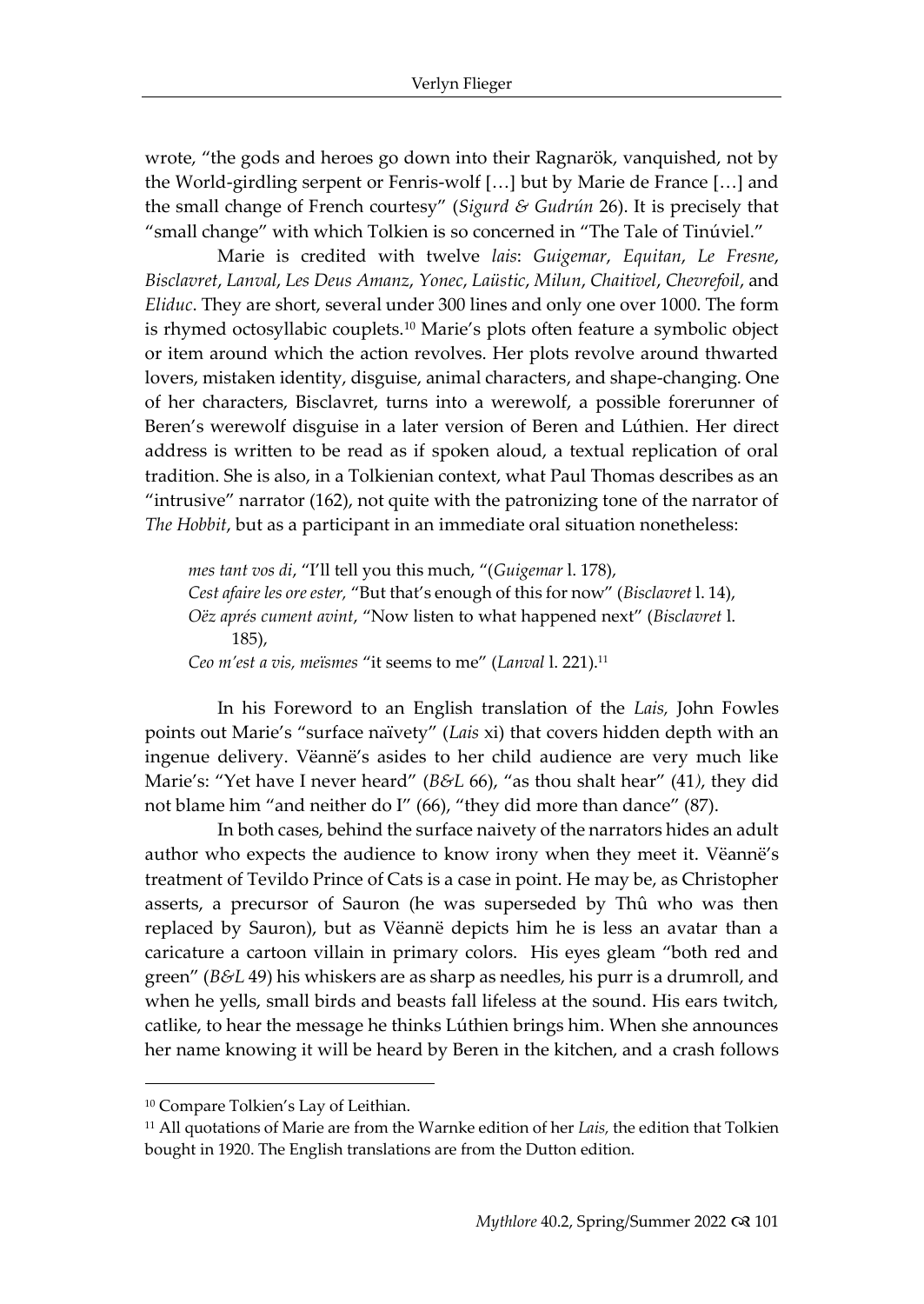as of someone dropping a loaded tray, Tevildo berates Beren for his clumsiness, but Vëannë's audience is listening on a different level and appreciates the dramatic subtext implied by the sound effects.

Equally cartoonish is her treatment of Tevildo's "thanes." Their names, *Umuiyan* and *Oikeroi* and *Miaulë*, meant to replicate the yowling of cats, suggest oral performance. They are in sharp contrast to the word *thanes* with its clannish, warrior connotations. When Lúthien sews Beren into the dead Oikeroi's catskin to disguise him from Melko we have a mental picture of the incongruity, and likewise when she shows him how to move like a cat, but laments that he can't make the dead eyes gleam. In turn, Beren is angry when she pulls his tail and he cannot lash it as fiercely as he would like. His inner and outer cats are not in sync. It is hard not to read this as satire, a sendup of the fairy tale genre told in the voice of a child. Only in the treatment of Tinúviel's hair is the "elvishmysterious" quality taken seriously—the gold and silver bowls needed for its washing, the song that makes it grow, and its weaving into a robe "of misty black soaked with drowsiness" (*B&L* 56) that covers her escape. It also echoes Marie's detailed, painstaking descriptions of color and texture that make her world so real.

When she arrives at the moment of Beren's death Vëannë is overcome by tears, and declares that she knows no more. One Ausir attempts to add the happy ending that Beren lived, followed by an unidentified but contradictory voice that closes the story with a brief account of Beren's death and Mandos's judgment. Though Tolkien's text replicates oral performance, Vëannë validates her authority by assuring her listeners that she learned it "by heart" from the "great books"<sup>12</sup> despite, she confesses, not comprehending "all that is set therein" (*B&L* 88). Apparently Vëannë can read beyond her grade level, but does not always grasp deeper or wider meanings. "She gives the effect of building with a substance the significance of which she does not completely realise. She may be likened to a child playing with symbols which, in the hand of the enchanter, would be of tremendous import."

While this could easily be a description of Vëannë, it is in fact a description of Marie from the Introduction to the Everyman edition (xi). Not again to my knowledge did Tolkien so consciously adopt a particular style or employ such a distinctively naïve voice, such sardonic humor, or "elvishmysterious" aspect, all of which do so much to distinguish "The Tale of Tinúviel" from all the other versions of the Beren and Lúthien story.

<sup>&</sup>lt;sup>12</sup> It is interesting to note that even at this early stage Tolkien was proposing a manuscript tradition such as Sam envisions in his conversation with Frodo on the stairs of Cirith Ungol in *The Lord of the Rings*.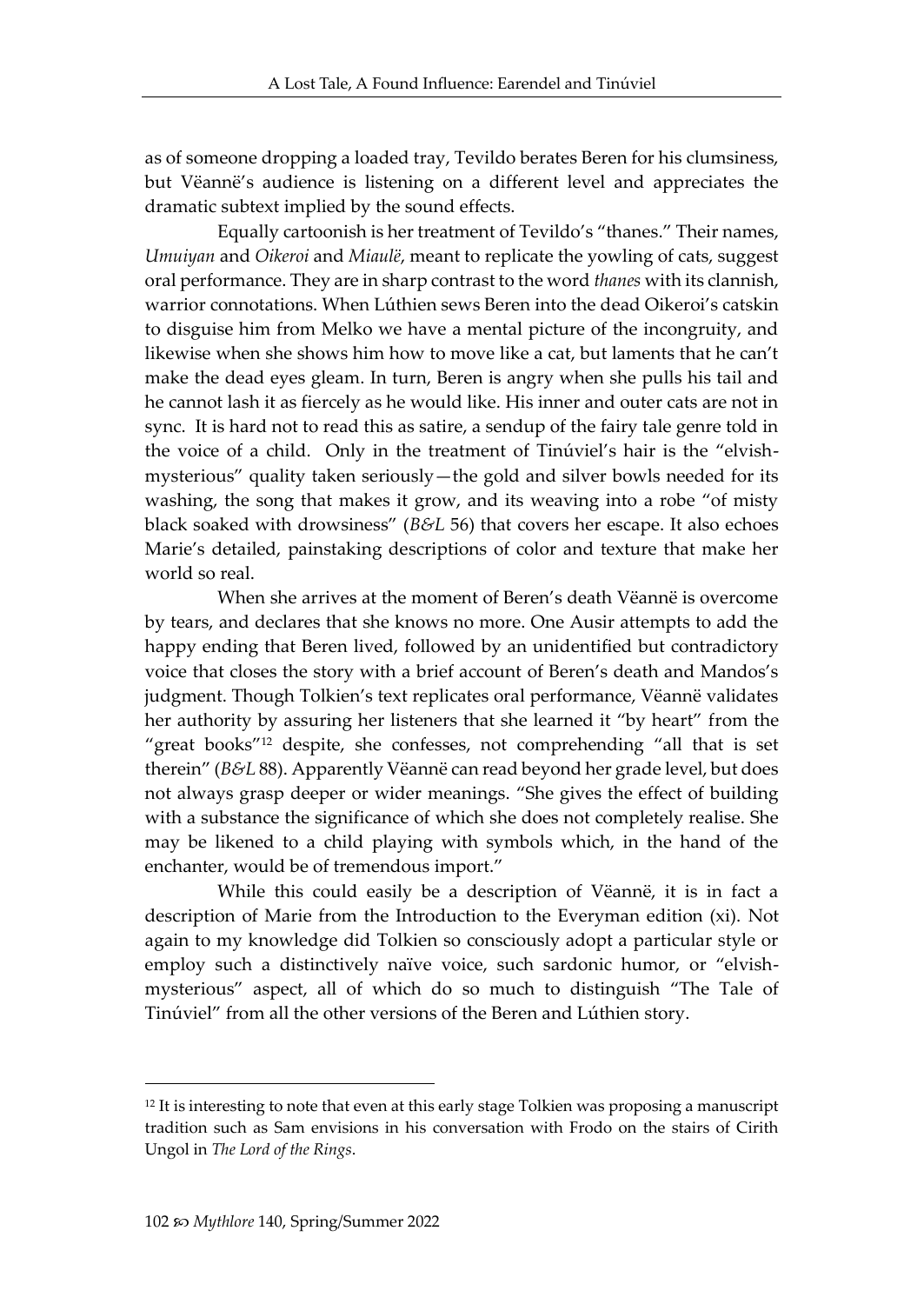The two examples I have chosen, one of mythmaking strategy, the other of a narrator persona tried out and discarded, are only part of what Christopher has shown to the world of Tolkien fans and scholars in the years since his father's death. The years since his own death have deepened our appreciation of his work. It has taken two Tolkiens to show to the world the depth and breadth and range of what one Tolkien has created.



#### **BIBLIOGRAPHY**

Carpenter, Humphrey. *Tolkien: A Biography*. Houghton Mifflin, 1977.

- *Catalogue of Books from the Library of J.R.R. Tolkien Held by the English Faculty Library Oxford.* [n.d.]
- Cilli, Oronzo. *Tolkien's Library: An Annotated Checklist*. Luna Press, 2019.

Edwards, Raymond. *Tolkien*. Robert Hale, 2014.

- Garth, John. *Tolkien and the Great War.* HarperCollins*,* 2003.
- —. *Tolkien at Exeter College: How an Oxford Undergraduate Created Middle-Earth.* [selfpublished], 2014.

Gohd, Chelsea. "Meet Earendel: Hubble Telescope's most distant star discovery gets a Tolkien-inspired name." 31 March 2022. [https://www.space.com/hubble](https://www.space.com/hubble-most-distant-star-tolkien-name-earendil)[most-distant-star-tolkien-name-earendil](https://www.space.com/hubble-most-distant-star-tolkien-name-earendil)

Hostetter, Carl F. "Over Middle-earth Sent Unto Men: On the Philological Origins of Tolkien's Eärendel Myth." *Mythlore,* vol. 17, no. 3 (#65), 1991, pp. 5–10.

*Kalevala*. Translated by W.F. Kirby, The Athlone Press, 1985.

- Marie de France. *The Lais of Marie de France*. Translated and introduced by Robert Hemming & Joan Ferrante, foreword by John Fowles, E.P. Dutton, 1978.
- —. *French Medieval Romances from the Lays of Marie de France*. Translated by Eugene Mason, Everyman's Library, J.D. Dent & Sons Ltd, [1911].
- —. *Die Lais der Marie de France*. Herausgegeben von Karl Warnke, Vergleichende Anmerkungen von Reinhold Kohler, Max Niemeyer, 1900.
- Scull, Christina and Wayne Hammond. *The J.R.R. Tolkien Companion and Guide*, Revised and Expanded Edition, 3 volumes, HarperCollins, 2017.
- Thomas, Paul Edmund. "Some of Tolkien's Narrators." *Tolkien's Legendarium*, edited by Verlyn Flieger and Carl Hostetter, Greenwood Press, 2000, pp. 161-181.
- Tolkien, J.R.R. *Beren and Lúthien*, edited by Christopher Tolkien, HarperCollins, 2017.
- —. "*Beowulf*: The Monsters and the Critics." *The Monsters and the Critics and Other Essays*, edited by Christopher Tolkien, George Allen & Unwin, 1983, pp. 5-48.
- —. *The Book of Lost Tales* Part I, edited by Christopher Tolkien, Houghton Mifflin, 1984.